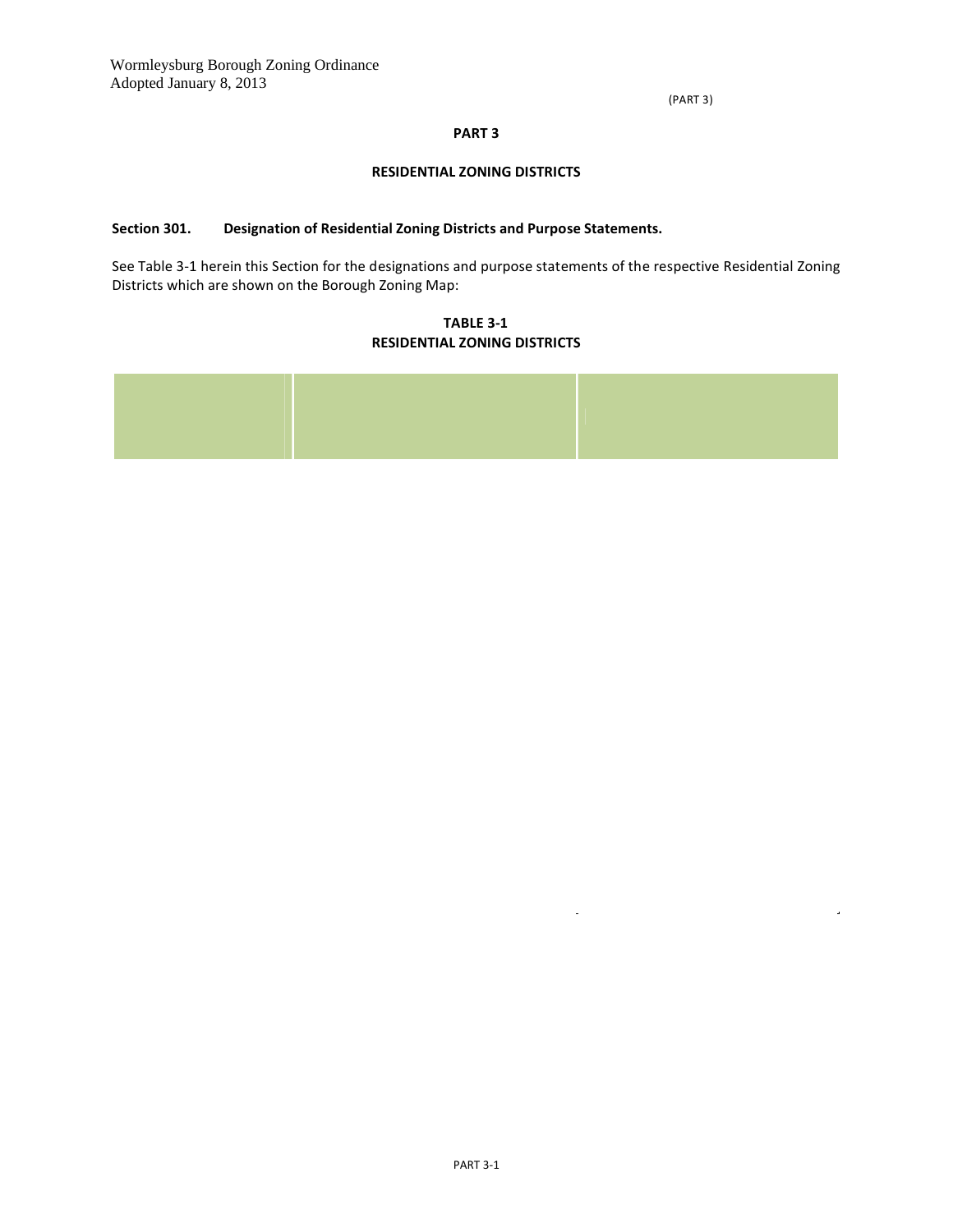| <b>RESIDENTIAL</b><br><b>ZONING DISTRICT</b><br><b>NAMES</b>     | <b>RESIDENTIAL ZONING DISTRICT</b><br><b>PURPOSE STATEMENTS</b>                                                                                                                                                                                                      | <b>REPRESENTATIVE IMAGES</b> |
|------------------------------------------------------------------|----------------------------------------------------------------------------------------------------------------------------------------------------------------------------------------------------------------------------------------------------------------------|------------------------------|
| <b>Restricted Residential-1</b><br><b>Zoning District (RR-1)</b> | To encourage the continued use of land for<br>low density residential purposes, those uses<br>which are compatible with low density<br>residential uses, and to preserve open space.                                                                                 |                              |
| <b>Restricted Residential-2</b><br><b>Zoning District (RR-2)</b> | To encourage the continued use of land for<br>low density residential purposes and those<br>uses which are compatible with low density<br>residential uses.                                                                                                          |                              |
| <b>Multi-Family Residential</b><br><b>Zoning District (MFR)</b>  | To encourage the continued use of land for a<br>mixture of compatible residential dwelling<br>types at a moderate residential density and<br>those uses which are compatible with the<br>mixture of residential dwelling types at a<br>moderate residential density. |                              |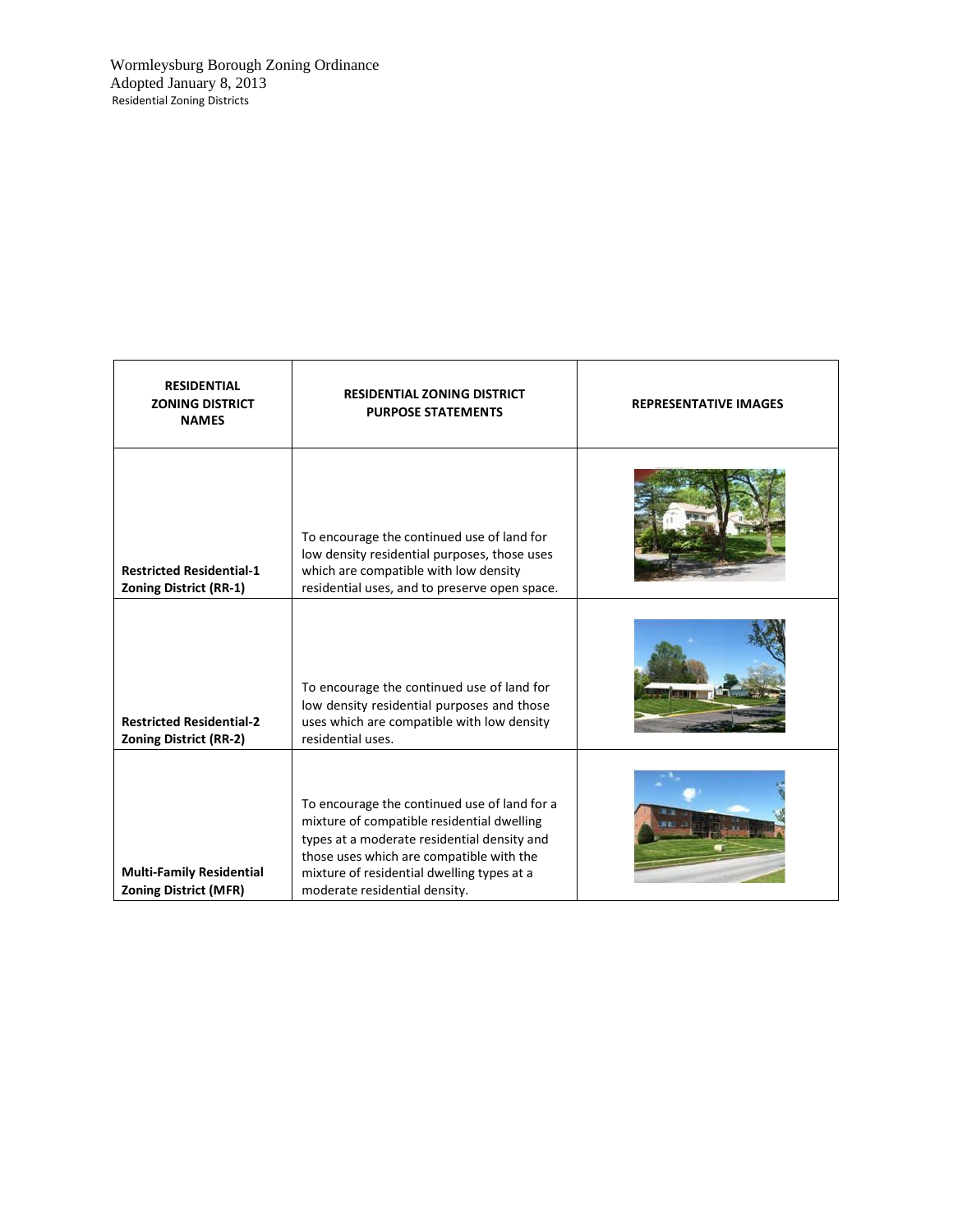#### **Section 302. Permitted Uses.**

See Table 3-2 herein this Section for the types of uses permitted in the respective Residential Zoning District as set forth by this Chapter. Uses are divided into those Permitted by Right "P" (zoning decision by Zoning Officer); Permitted by Special Exception "SE" (zoning decision by Zoning Hearing Board,) and Permitted by Conditional Use "CU" (zoning decision by Borough Council). Many of the uses permitted by the above three (3) categories must comply with certain criteria, which are found in Part 11 of this Chapter. The specific section numbers of Part 11 where the criteria are located are noted in the table. Uses not listed in the table below or identified by "N" shall specifically not be permitted in the applicable Residential Zoning Districts:

**TABLE 3-2 PERMITTED USES – RESIDENTIAL ZONING DISTRICTS**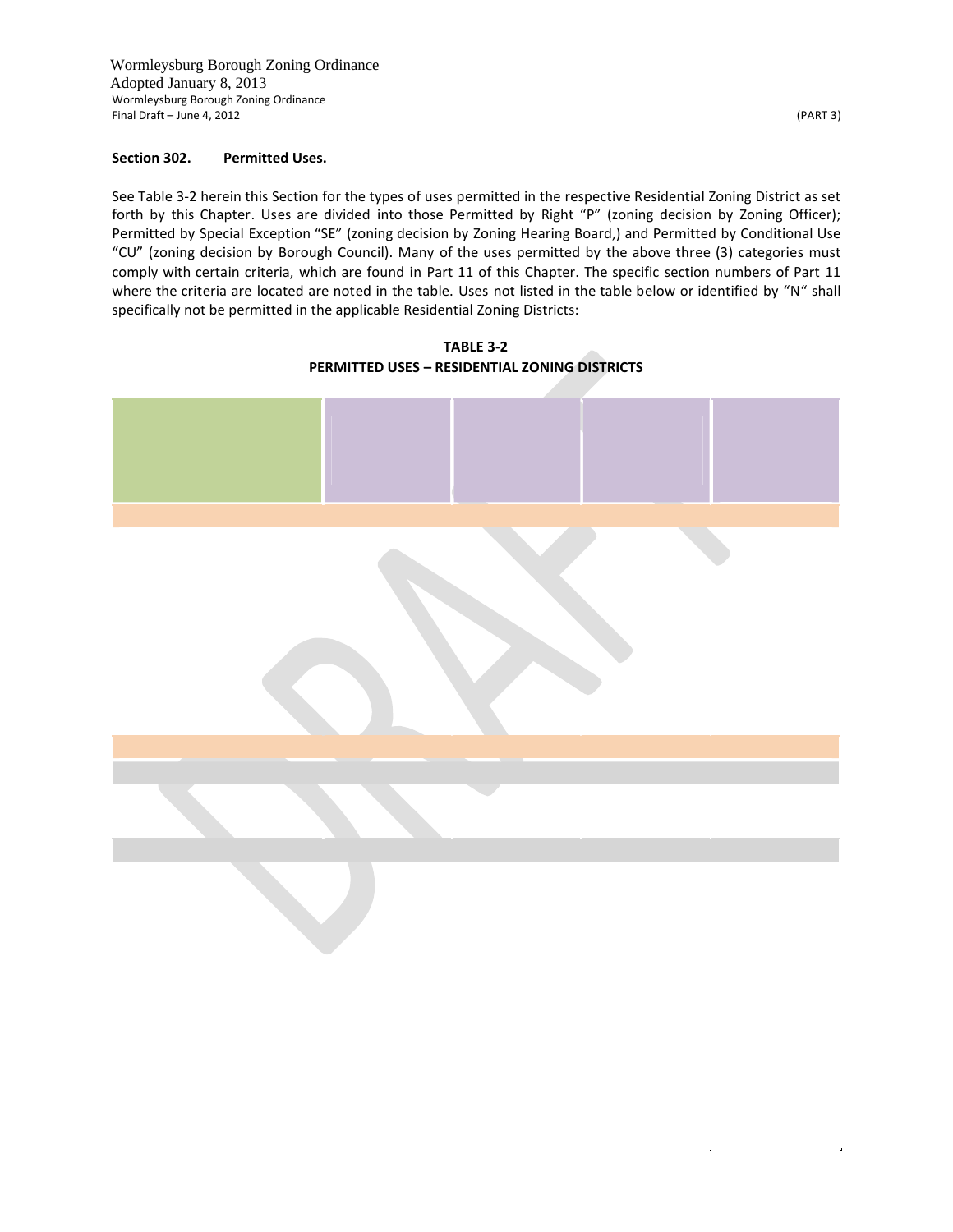PART 3-2

Residential Zoning Districts

| <b>TYPES OF USES</b>                                                              | <b>RESTRICTED</b><br><b>RESIDENTIAL-1</b><br><b>ZONING DISTRICT</b><br>$(RR-1)$ | <b>RESTRICTED</b><br><b>RESIDENTIAL-2</b><br><b>ZONING DISTRICT</b><br>$(RR-2)$ | MULTI-FAMILY<br><b>RESIDENTIAL</b><br><b>ZONING DISTRICT</b><br>(MFR) | <b>SECTION</b><br><b>REFERENCE FOR</b><br><b>SPECIFIC USE</b><br><b>REGULATIONS</b> |
|-----------------------------------------------------------------------------------|---------------------------------------------------------------------------------|---------------------------------------------------------------------------------|-----------------------------------------------------------------------|-------------------------------------------------------------------------------------|
| <b>A. RESIDENTIAL USES</b>                                                        |                                                                                 |                                                                                 |                                                                       |                                                                                     |
| Group Home                                                                        | P                                                                               | P                                                                               | P                                                                     | N/A                                                                                 |
| Mobile / Manufactured Home<br>Park                                                | N                                                                               | N                                                                               | P                                                                     | 1102                                                                                |
| Multi-Family Dwelling                                                             | N                                                                               | N                                                                               | P                                                                     | 1102                                                                                |
| Single Family Attached Dwelling                                                   | N                                                                               | N                                                                               | P                                                                     | 1102                                                                                |
| Single Family Detached Dwelling                                                   | P                                                                               | ${\sf P}$                                                                       | P                                                                     | N/A                                                                                 |
| Single Family Semi-Detached<br><b>Dwelling</b>                                    | N                                                                               | N                                                                               | P                                                                     | N/A                                                                                 |
| Two Family Detached Dwelling                                                      | N                                                                               | N                                                                               | P                                                                     | 1102                                                                                |
| <b>B. NON-RESIDENTIAL USES</b>                                                    |                                                                                 |                                                                                 |                                                                       |                                                                                     |
| <b>B.1 COMMERCIAL USES</b>                                                        |                                                                                 |                                                                                 |                                                                       |                                                                                     |
| <b>Bed and Breakfast</b>                                                          | N                                                                               | <b>SE</b>                                                                       | N                                                                     | 1103                                                                                |
| <b>Boarding House</b>                                                             | N                                                                               | N                                                                               | <b>SE</b>                                                             | 1103                                                                                |
| <b>B.2 INSTITUTIONAL / CIVIC USES</b>                                             |                                                                                 |                                                                                 |                                                                       |                                                                                     |
| Cemetery                                                                          | N                                                                               | $\sf P$                                                                         | N                                                                     | 1105                                                                                |
| <b>Continuing Care Retirement</b><br>Facility                                     | N                                                                               | N                                                                               | CU                                                                    | 1105                                                                                |
| <b>Group Care Facility</b>                                                        | N                                                                               | N                                                                               | CU                                                                    | 1105                                                                                |
| Long Term Care Facility or<br>Personal Care Facility                              | N                                                                               | N                                                                               | <b>CU</b>                                                             | 1105                                                                                |
| Municipal Owned Use                                                               | P                                                                               | P                                                                               | P                                                                     | N/A                                                                                 |
| Park, Playground, and Other Non-<br><b>Commercial Outdoor Recreational</b><br>Use | P                                                                               | P                                                                               | P                                                                     | 1105                                                                                |
| Place of Worship                                                                  | <b>SE</b>                                                                       | SE                                                                              | <b>SE</b>                                                             | N/A                                                                                 |
| Post Office                                                                       | N                                                                               | N                                                                               | P                                                                     | N/A                                                                                 |
| School, Public or Private                                                         | <b>SE</b>                                                                       | <b>SE</b>                                                                       | <b>SE</b>                                                             | N/A                                                                                 |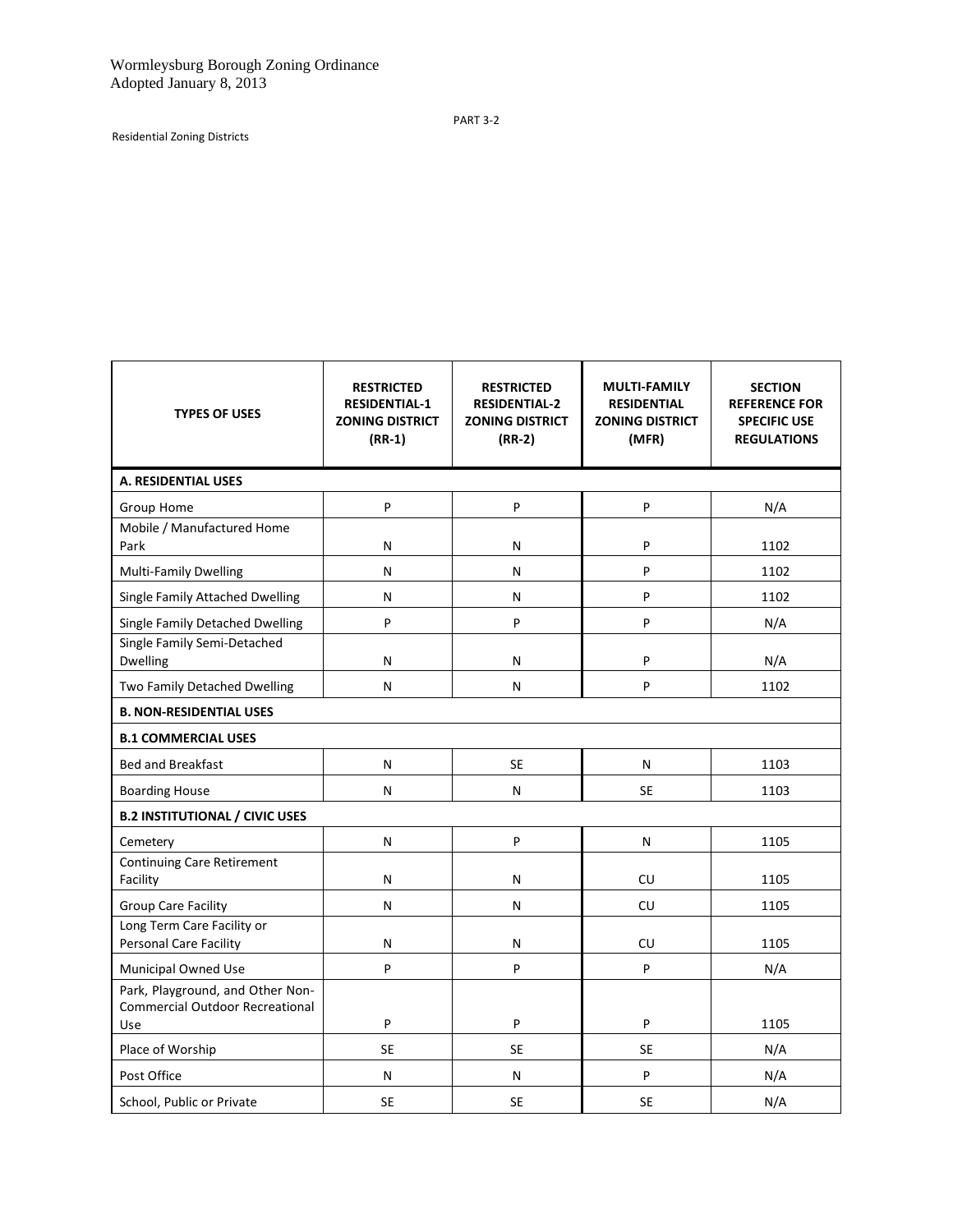- **P Permitted by Right (zoning decision by Zoning Officer)**
- **SE Permitted by Special Exception Use (zoning decision by Zoning Hearing Board)**
- **CU Permitted by Conditional Use (zoning decision by Borough Council)**
- **N Not Permitted**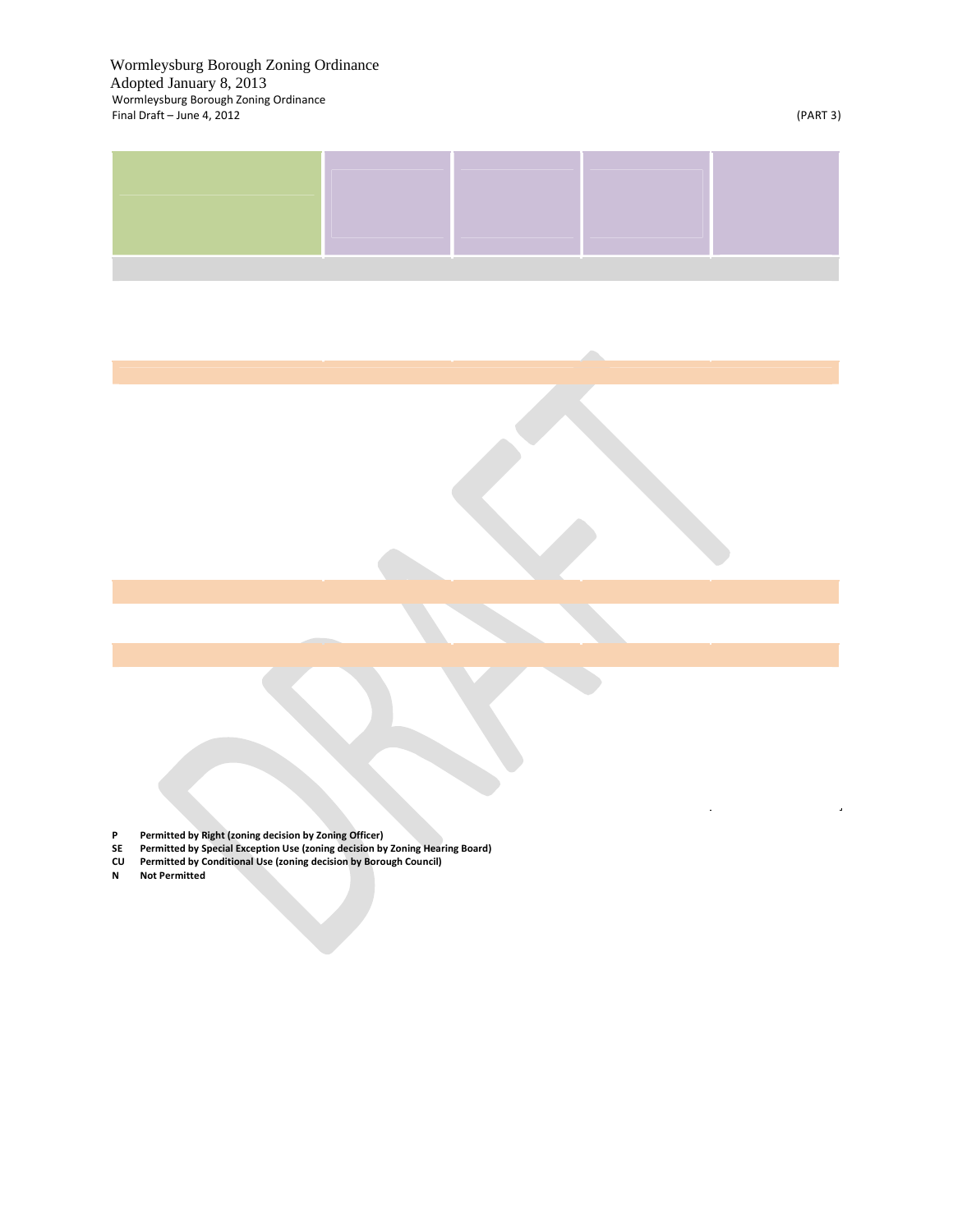|                                                                                                                                                                                                                                    |                                                                     | <b>PART 3-3</b>                                                     |                                                                     |                                                               |  |  |  |  |
|------------------------------------------------------------------------------------------------------------------------------------------------------------------------------------------------------------------------------------|---------------------------------------------------------------------|---------------------------------------------------------------------|---------------------------------------------------------------------|---------------------------------------------------------------|--|--|--|--|
| <b>Residential Zoning Districts</b><br><b>TYPES OF USES</b>                                                                                                                                                                        | <b>RESTRICTED</b><br><b>RESIDENTIAL-1</b><br><b>ZONING DISTRICT</b> | <b>RESTRICTED</b><br><b>RESIDENTIAL-2</b><br><b>ZONING DISTRICT</b> | <b>MULTI-FAMILY</b><br><b>RESIDENTIAL</b><br><b>ZONING DISTRICT</b> | <b>SECTION</b><br><b>REFERENCE FOR</b><br><b>SPECIFIC USE</b> |  |  |  |  |
|                                                                                                                                                                                                                                    | $(RR-1)$                                                            | $(RR-2)$                                                            | (MFR)                                                               | <b>REGULATIONS</b>                                            |  |  |  |  |
| <b>B.3 FORESTRY / AGRICULTURE USES</b>                                                                                                                                                                                             |                                                                     |                                                                     |                                                                     |                                                               |  |  |  |  |
| <b>Agricultural Operation</b>                                                                                                                                                                                                      | P                                                                   | P                                                                   | P                                                                   | 1106                                                          |  |  |  |  |
| <b>Community Garden</b>                                                                                                                                                                                                            | $\mathsf{N}$                                                        | P                                                                   | N                                                                   | 1106                                                          |  |  |  |  |
| Forestry (Timber Harvesting)                                                                                                                                                                                                       | P                                                                   | P                                                                   | P                                                                   | 1106                                                          |  |  |  |  |
| <b>C. SPECIFIC ACCESSORY USES</b>                                                                                                                                                                                                  |                                                                     |                                                                     |                                                                     |                                                               |  |  |  |  |
| <b>Accessory Apartment</b>                                                                                                                                                                                                         | ${\sf N}$                                                           | N                                                                   | <b>SE</b>                                                           | 1108                                                          |  |  |  |  |
| Automated Banking or Postal<br>Facility                                                                                                                                                                                            | $\mathsf{N}$                                                        | N                                                                   | P                                                                   | 1108                                                          |  |  |  |  |
| <b>Community Garden</b>                                                                                                                                                                                                            | N                                                                   | P                                                                   | P                                                                   | 1108                                                          |  |  |  |  |
| Daycare, Accessory                                                                                                                                                                                                                 | P                                                                   | P                                                                   | P                                                                   | N/A                                                           |  |  |  |  |
| Daycare, Family                                                                                                                                                                                                                    | P                                                                   | P                                                                   | P                                                                   | 1108                                                          |  |  |  |  |
| Home Occupation                                                                                                                                                                                                                    | N                                                                   | <b>SE</b>                                                           | <b>SE</b>                                                           | 1108                                                          |  |  |  |  |
| No-Impact Home Occupation                                                                                                                                                                                                          | P                                                                   | P                                                                   | P                                                                   | 1108                                                          |  |  |  |  |
| <b>D. SPECIFIC TEMPORARY USES</b>                                                                                                                                                                                                  |                                                                     |                                                                     |                                                                     |                                                               |  |  |  |  |
| Accessory Dwelling Unit for Care<br>of Relative                                                                                                                                                                                    | CU                                                                  | CU                                                                  | CU                                                                  | 1109                                                          |  |  |  |  |
| E. GENERAL ACCESSORY USES AND STRUCTURES                                                                                                                                                                                           |                                                                     |                                                                     |                                                                     |                                                               |  |  |  |  |
| Accessory structures and uses<br>customarily incidental and<br>subordinate to the principal uses<br>permitted in the applicable<br>Zoning District, other than<br>specified elsewhere in this<br>Chapter including but not limited |                                                                     |                                                                     |                                                                     |                                                               |  |  |  |  |
| to Part 7 of this Chapter                                                                                                                                                                                                          | P                                                                   | P                                                                   | P                                                                   | N/A                                                           |  |  |  |  |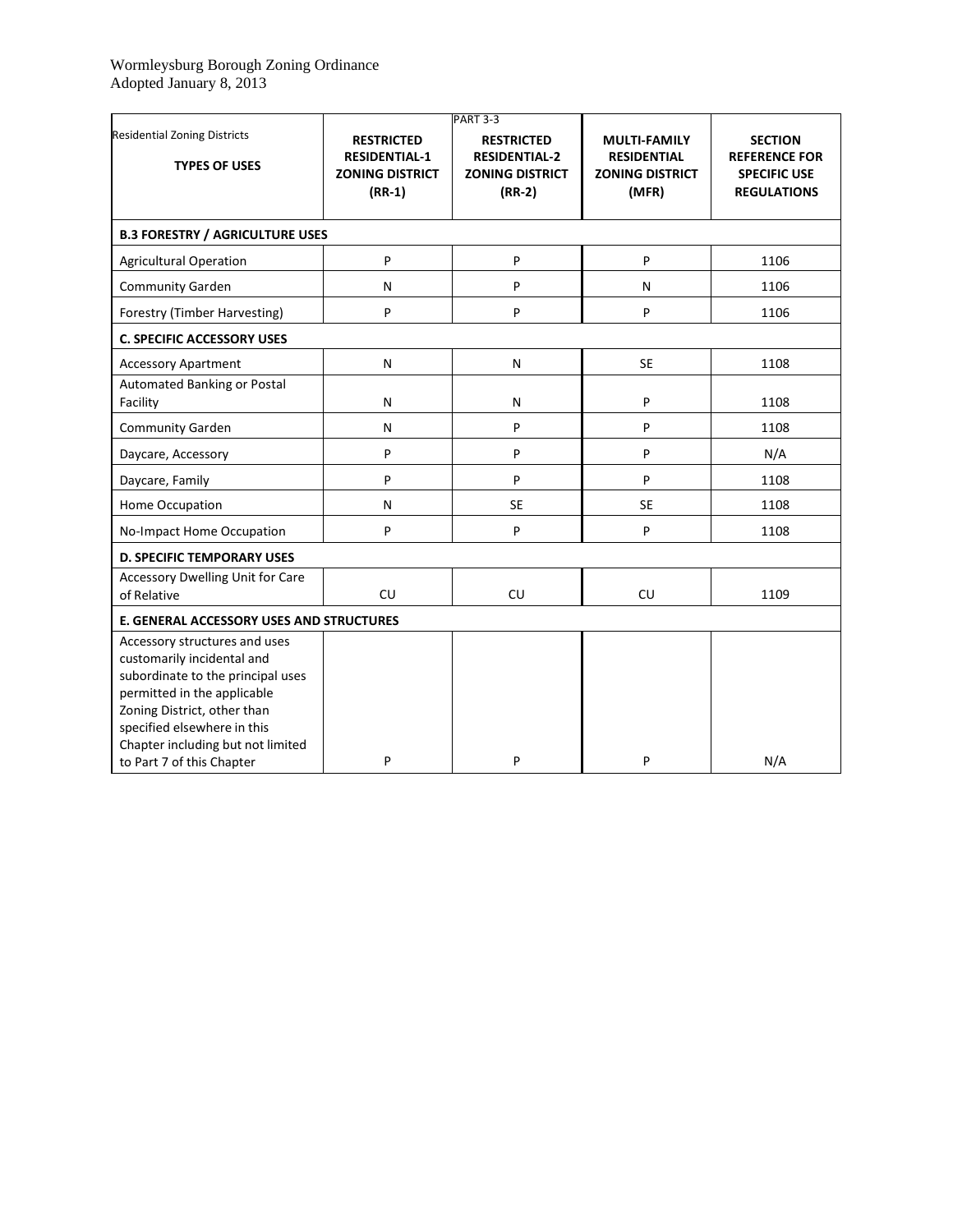#### **Section 303. Area and Design Requirements.**

See Tables 3-3 – 3-5 herein this Section for the area and design requirements for all development activities and uses within the respective Residential Zoning Districts. Additionally, to the maximum extent feasible, all development activities and uses shall respect, maintain, and be compatible with the predominant development pattern, context, and character features of the adjacent and nearby buildings / structures and development including height, scale, setback, orientation, lot access, and off-street parking. Unless specifically listed herein this Section and Part 6 of this Chapter relating to *FST Overlay Zoning District (FSTO)*, applicants for new development and uses may, and are strongly encouraged, to utilize the other building and development compatibility design guidelines and standards set forth in Part 6 of this Chapter relating to *FST Overlay Zoning District (FSTO)*:

## **TABLE 3-3 AREA AND DESIGN REQUIREMENTS RESTRICTED RESIDENTIAL-1 ZONING DISTRICT (RR-1)**

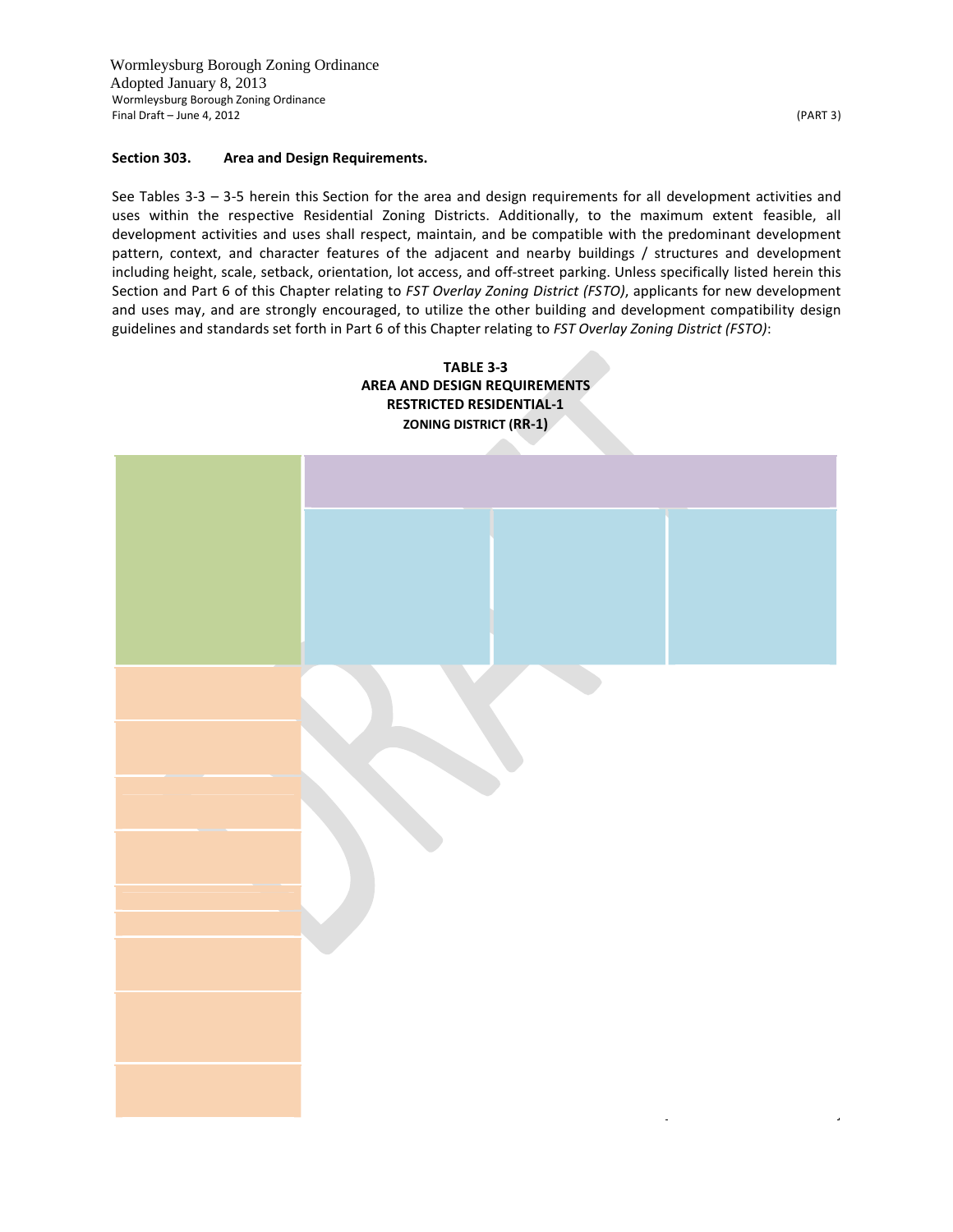Residential Zoning Districts

|                                                               | <b>PERMITTED USES</b>                     |                                                                |                                                                                                                                                                                                  |  |  |
|---------------------------------------------------------------|-------------------------------------------|----------------------------------------------------------------|--------------------------------------------------------------------------------------------------------------------------------------------------------------------------------------------------|--|--|
| <b>AREA / DESIGN FEATURES</b>                                 | SINGLE-FAMILY<br><b>DETACHED DWELLING</b> | OTHER USES,<br>UNLESS SPECIFICALLY<br><b>LISTED IN PART 11</b> | <b>ACCESSORY USE OR</b><br><b>STRUCTURE,</b><br><b>OTHER THAN SPECIFIED</b><br><b>HEREIN ELSEWHERE THIS</b><br><b>CHAPTER INCLUDING</b><br>PART 7, PART 9, AND<br><b>PART 11 OF THIS CHAPTER</b> |  |  |
| <b>Net Lot Area - Minimum</b>                                 | 20,000 sq. ft. per DU                     | 20,000 sq. ft.                                                 | Included as part of total<br>minimum lot area for<br>principal use.                                                                                                                              |  |  |
| Lot Width at Lot Frontage -<br>Minimum, Interior Lot          | 85 ft.                                    | 85 ft.                                                         | Included as part of total<br>minimum lot width for<br>principal use.                                                                                                                             |  |  |
| Lot Width at Lot Frontage -<br>Minimum, Corner Lot            | 100 ft.                                   | 100 ft.                                                        | Included as part of total<br>minimum lot width for<br>principal use.                                                                                                                             |  |  |
| <b>Front Setback - Minimum</b>                                | 35 ft.                                    | 35 ft.                                                         | Not permitted to be<br>located within the front<br>yard                                                                                                                                          |  |  |
| Side Setback - Minimum                                        | 15 ft. each side                          | 15 ft. each side                                               | 6 ft.                                                                                                                                                                                            |  |  |
| <b>Rear Setback – Minimum</b>                                 | 35 ft.                                    | 35 ft.                                                         | 6ft.                                                                                                                                                                                             |  |  |
| <b>Impervious Lot Coverage -</b><br><b>Maximum</b>            | 30%                                       | 30%                                                            | Included as part of total<br>maximum impervious<br>coverage for principal use.                                                                                                                   |  |  |
| <b>Vegetative Coverage -</b><br><b>Minimum</b>                | 30%                                       | 30%                                                            | Included as part of total<br>minimum vegetative<br>coverage for the principal<br>use.                                                                                                            |  |  |
| <b>Building Height / Structure</b><br><b>Height - Maximum</b> | 25 ft.*                                   | 25 ft.*                                                        | 20 ft. or not higher than<br>the principal structure,<br>whichever is less.                                                                                                                      |  |  |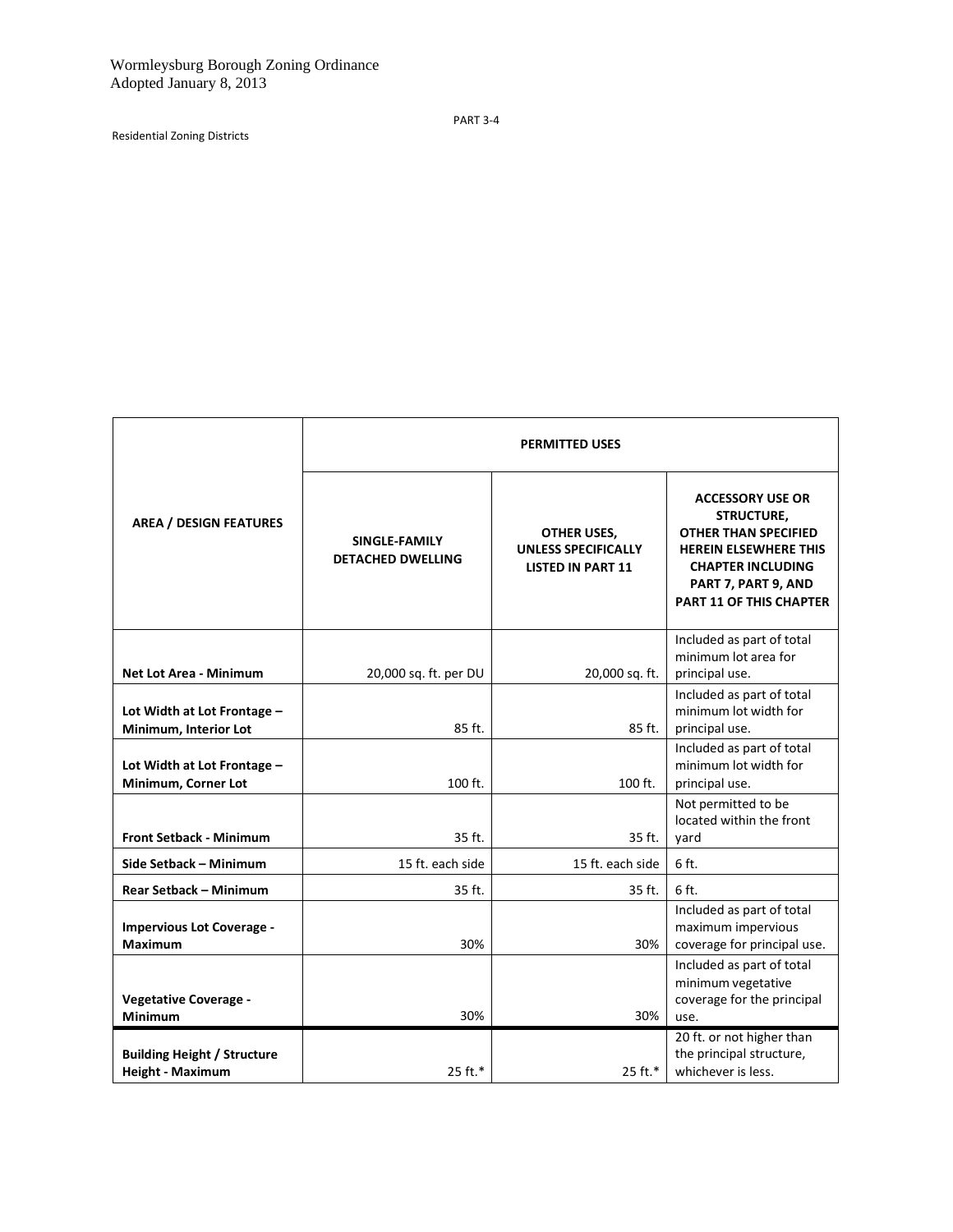\* The maximum height may be increased one (1) additional foot for each additional foot that the structure is setback beyond each minimum required setback, to a maximum of thirty-five (35) feet.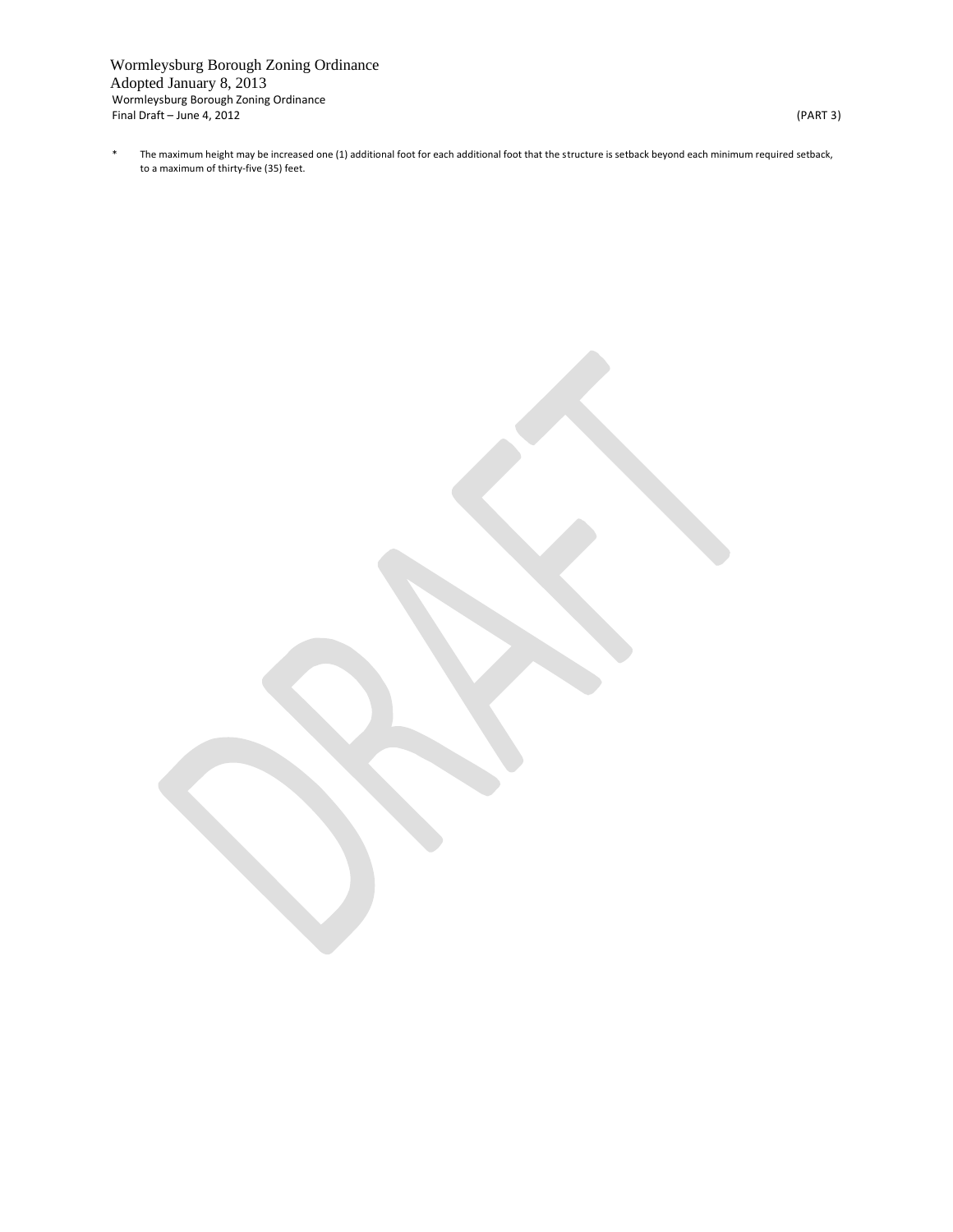Residential Zoning Districts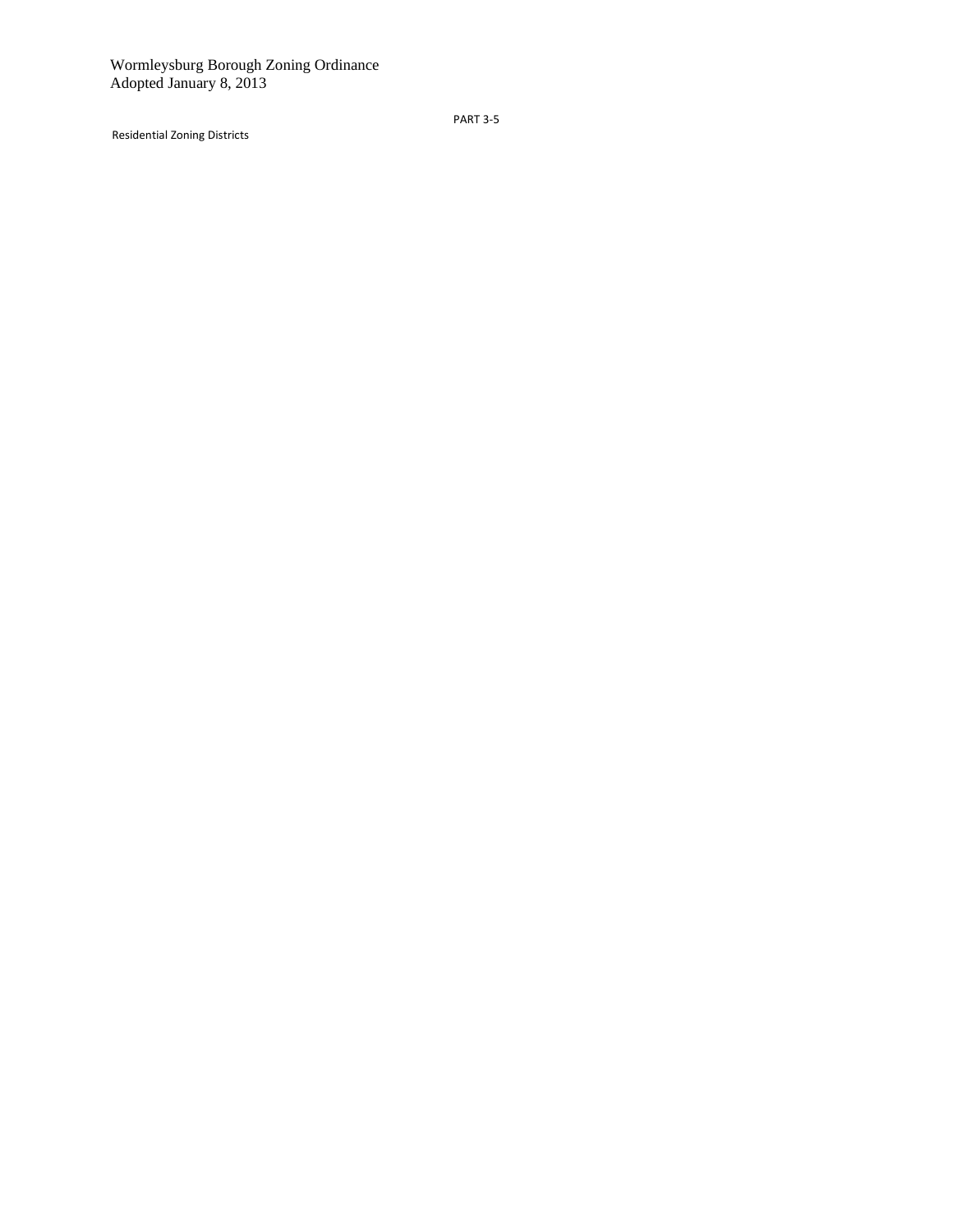

Figure 3.2 Typical RR-1 Zoning District Building Height Example (Abutting Lots Not Developed) (Not Drawn to Scale)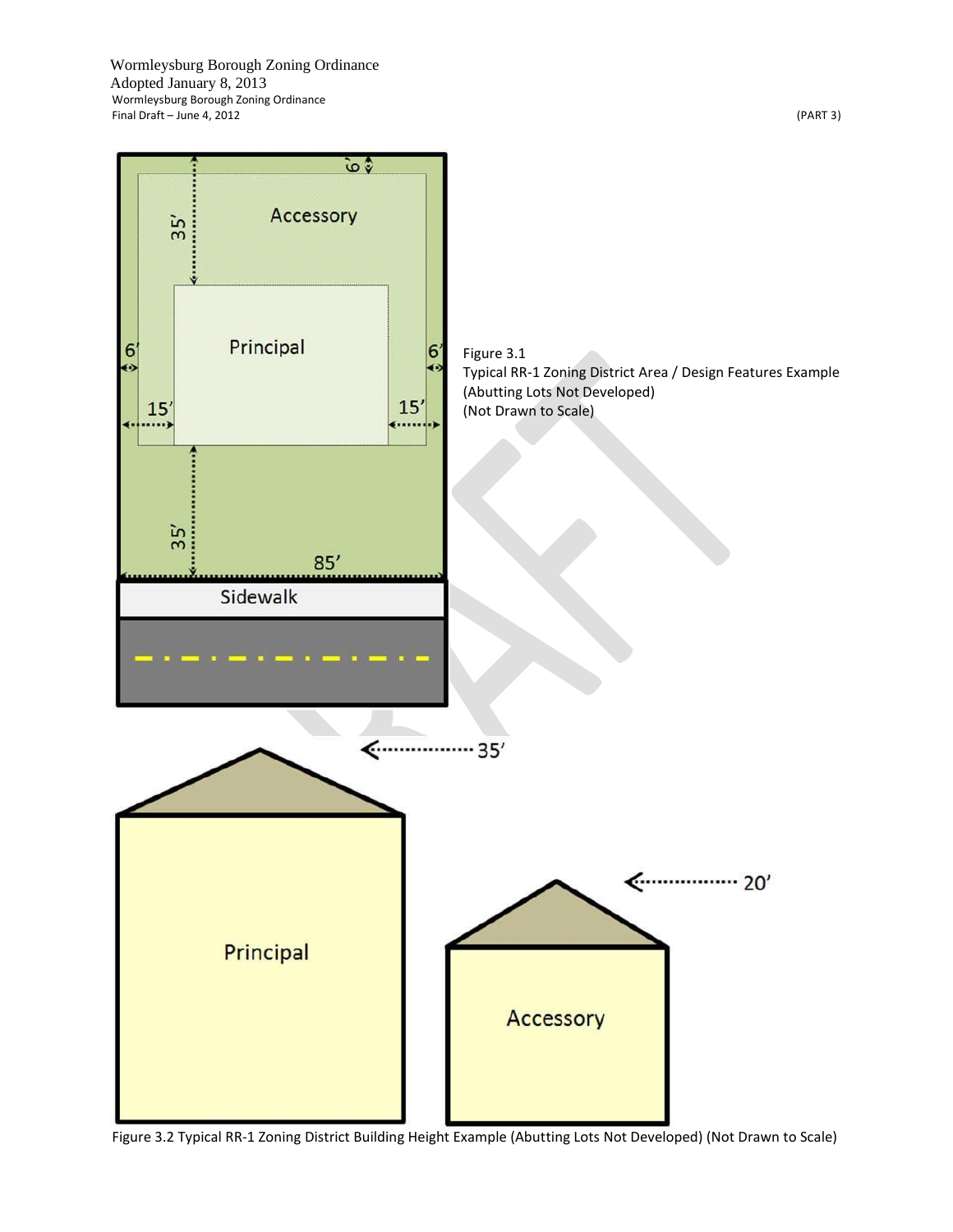Residential Zoning Districts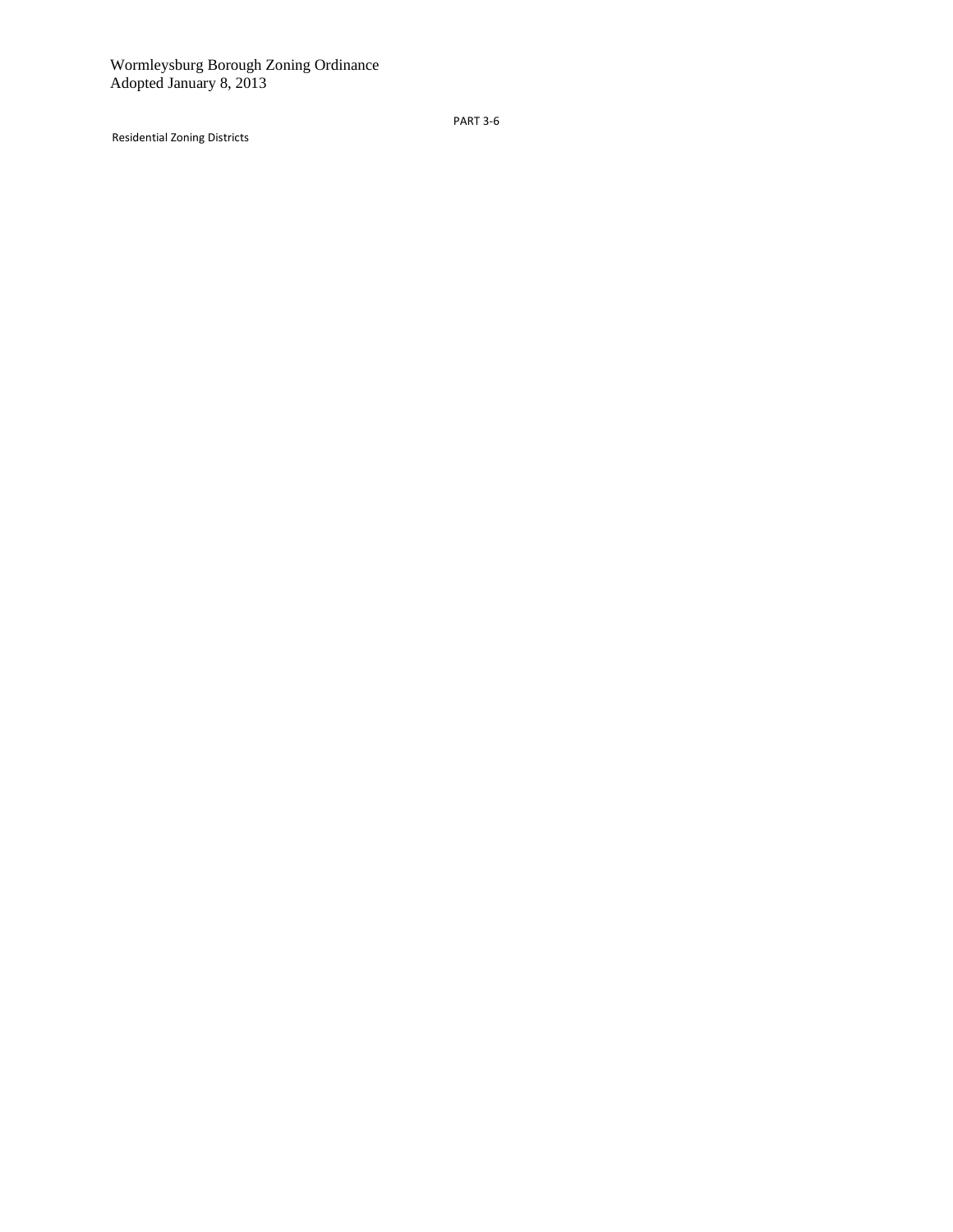## **TABLE 3-4 AREA AND DESIGN REQUIREMENTS RESTRICTED RESIDENTIAL-2 ZONING DISTRICT (RR-2)**



\* Lots of record as of May 10, 1950 with a lot depth of less than one hundred twenty-five (125) feet shall have a minimum rear setback of twenty (20) feet. \*\* The maximum height may be increased one (1) additional foot for each additional foot that the structure is setback beyond each minimum required setback, to a maximum of thirty-five (35) feet.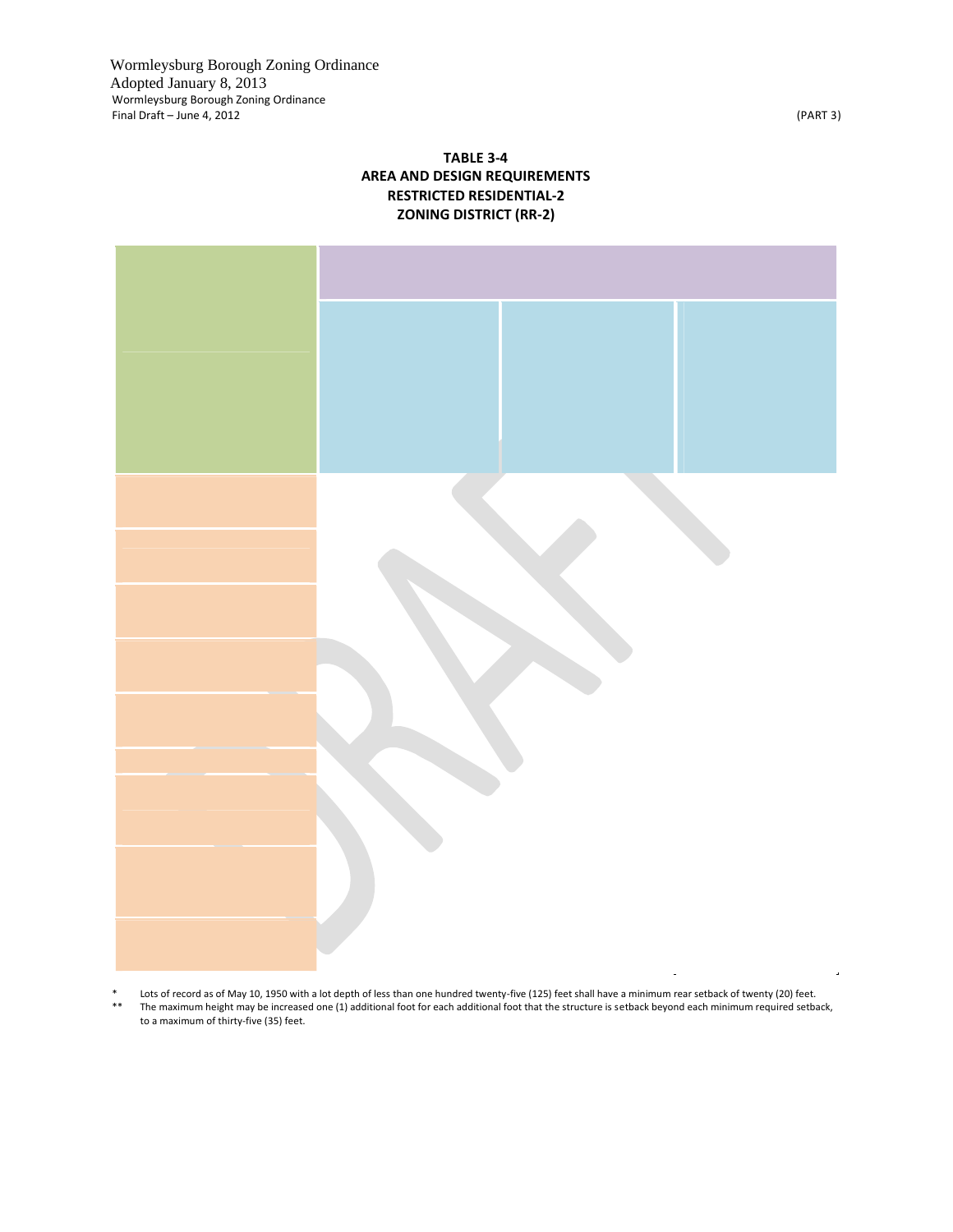PART 3-7

### Residential Zoning Districts

|                                                               | <b>PERMITTED USES</b>                                                |                                                                      |                                                                                                                                                                                              |  |  |
|---------------------------------------------------------------|----------------------------------------------------------------------|----------------------------------------------------------------------|----------------------------------------------------------------------------------------------------------------------------------------------------------------------------------------------|--|--|
| <b>AREA / DESIGN FEATURES</b>                                 | <b>SINGLE FAMILY</b><br><b>DETACHED DWELLING</b>                     | OTHER USES,<br>UNLESS SPECIFICALLY<br><b>LISTED IN PART 11</b>       | <b>ACCESSORY USE OR</b><br>STRUCTURE,<br><b>OTHER THAN SPECIFIED</b><br><b>HEREIN ELSEWHERE THIS</b><br><b>CHAPTER INCLUDING</b><br>PART 7, PART 9, AND<br>PART 11 OF THIS<br><b>CHAPTER</b> |  |  |
| Net Lot Area - Minimum                                        | 10,000 sq. ft. per DU                                                | 10,000 sq. ft.                                                       | Included as part of total<br>minimum lot area for<br>principal use.                                                                                                                          |  |  |
| Lot Width at Lot Frontage -<br>Minimum, Interior Lot          | 80 ft.                                                               | 80 ft.                                                               | Included as part of total<br>minimum lot width for<br>principal use.                                                                                                                         |  |  |
| Lot Width at Lot Frontage -<br>Minimum, Corner Lot            | 95 ft.                                                               | 95 ft.                                                               | Included as part of total<br>minimum lot width for<br>principal use.                                                                                                                         |  |  |
| <b>Front Setback - Minimum</b>                                | 30 ft.                                                               | 30 ft.                                                               | Not permitted to be<br>located within the front<br>yard                                                                                                                                      |  |  |
| Side Setback - Minimum                                        | 25 ft. total both sides, with a<br>minimum of 10 ft. for one<br>side | 25 ft. total both sides, with<br>a minimum of 10 ft. for one<br>side | 6 ft.                                                                                                                                                                                        |  |  |
| <b>Rear Setback – Minimum</b>                                 | 30 ft.*                                                              | 30 ft.*                                                              | 6ft.                                                                                                                                                                                         |  |  |
| <b>Impervious Lot Coverage -</b><br><b>Maximum</b>            | 30%                                                                  | 30%                                                                  | Included as part of total<br>maximum impervious<br>coverage for principal<br>use.                                                                                                            |  |  |
| Vegetative Coverage -<br><b>Minimum</b>                       | 30%                                                                  | 30%                                                                  | Included as part of total<br>minimum vegetative<br>coverage for the<br>principal use.                                                                                                        |  |  |
| <b>Building Height / Structure</b><br><b>Height - Maximum</b> | 25 ft.**                                                             | 25 ft.**                                                             | 20 ft. or not higher than<br>the principal structure,<br>whichever is less.                                                                                                                  |  |  |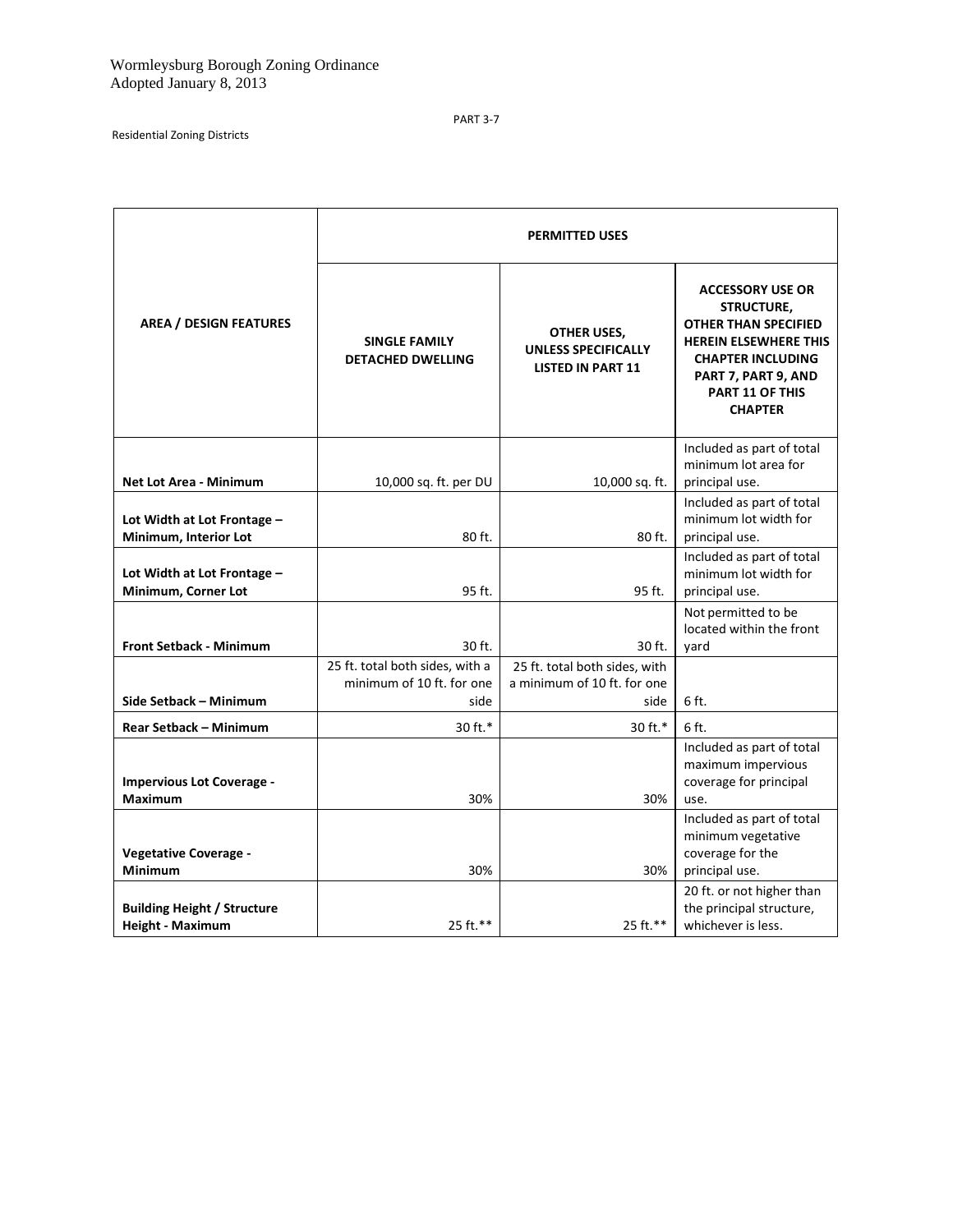

Figure 3.4 Typical RR-2 Zoning District Building Height Example (Abutting Lots Not Developed) (Not Drawn to Scale)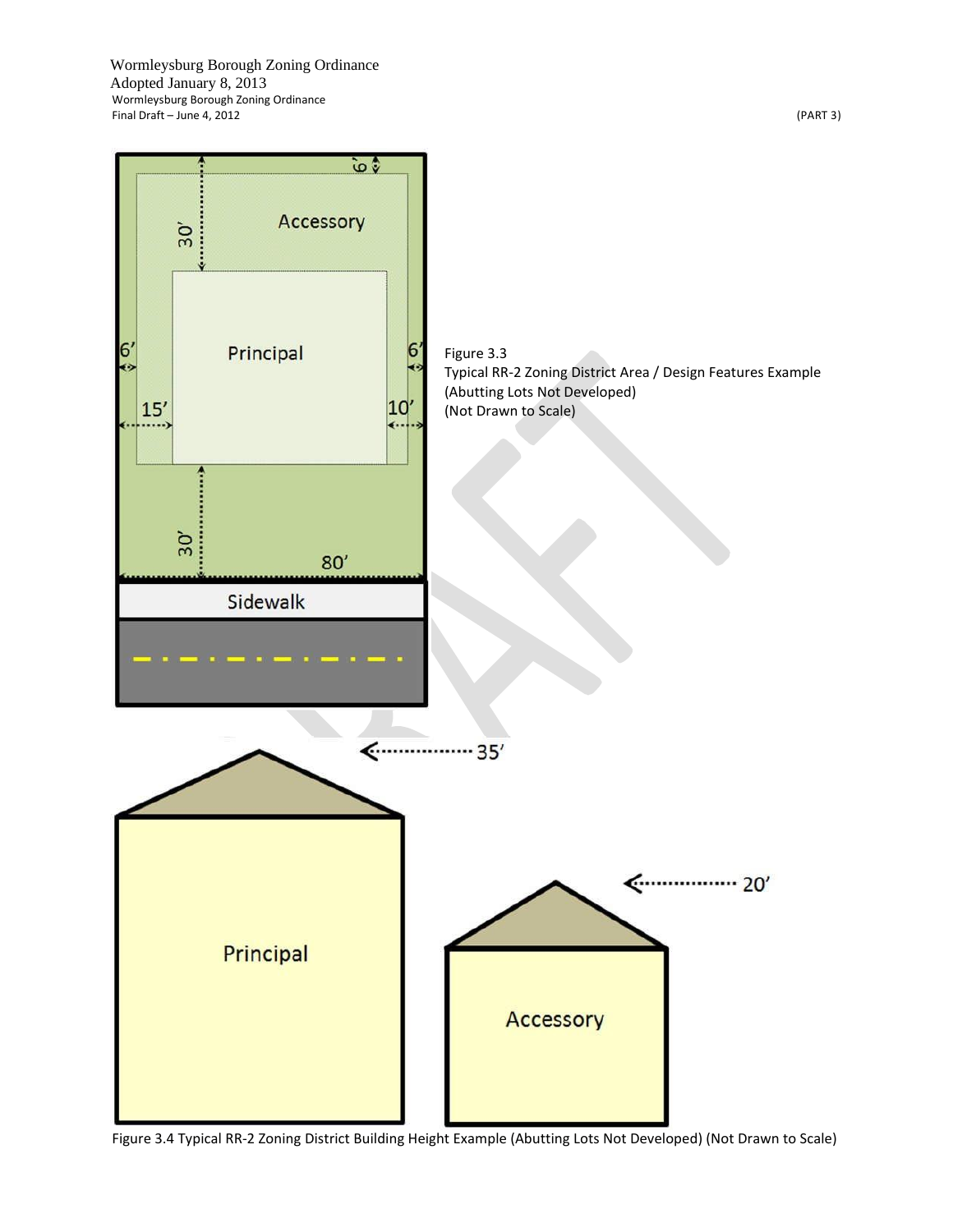Residential Zoning Districts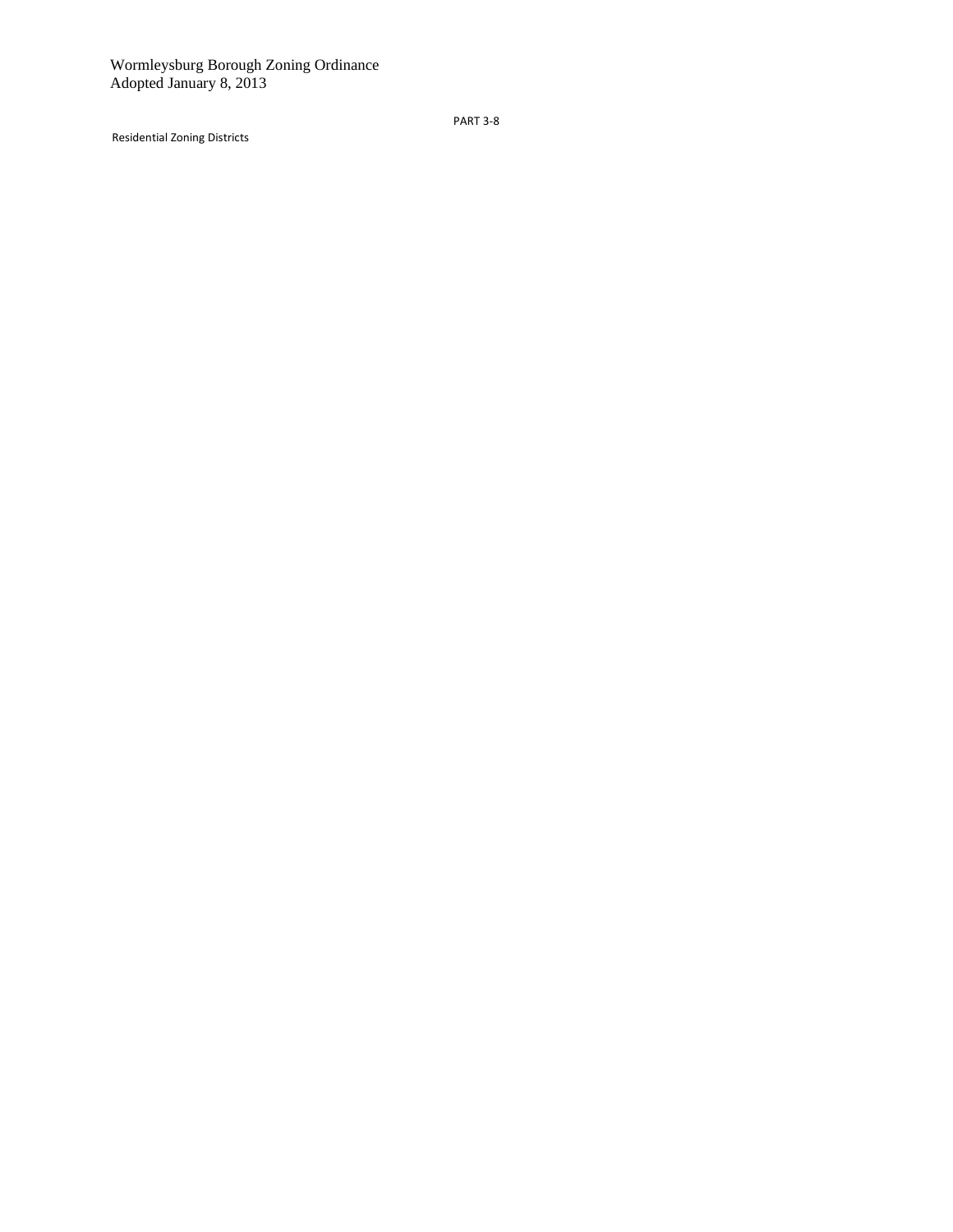# **TABLE 3-5 AREA AND DESIGN REQUIREMENTS MULTI-FAMILY RESIDENTIAL ZONING DISTRICT (MFR)**

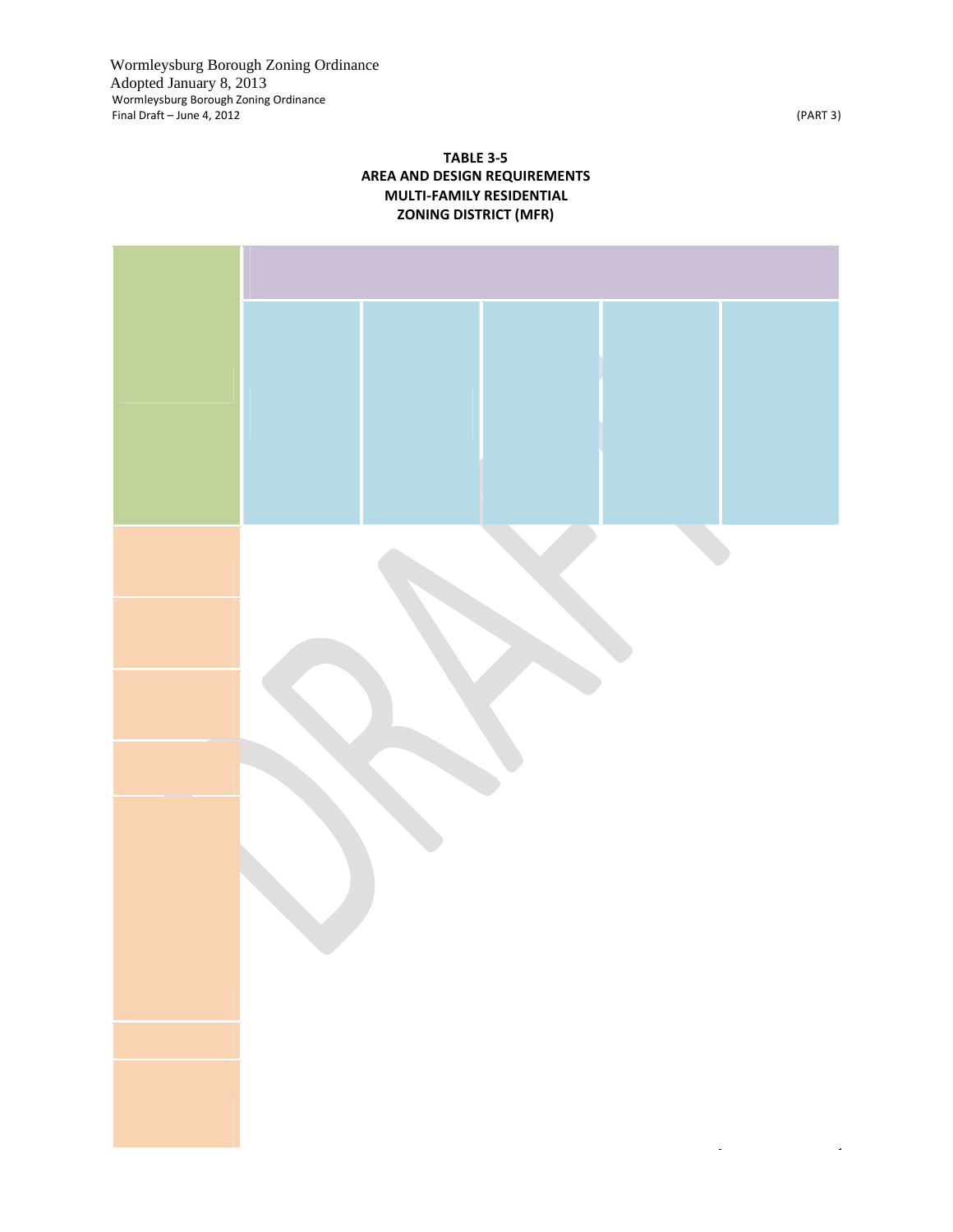PART 3-9

#### Residential Zoning Districts

|                                                            | <b>PERMITTED USES</b>                                                  |                                                                                                                                                                                                                                  |                                                                        |                                                                                                  |                                                                                                                                                                                                                            |
|------------------------------------------------------------|------------------------------------------------------------------------|----------------------------------------------------------------------------------------------------------------------------------------------------------------------------------------------------------------------------------|------------------------------------------------------------------------|--------------------------------------------------------------------------------------------------|----------------------------------------------------------------------------------------------------------------------------------------------------------------------------------------------------------------------------|
| AREA / DESIGN<br><b>FEATURES</b>                           | <b>SINGLE FAMILY</b><br><b>DETACHED</b><br><b>DWELLING</b>             | <b>SINGLE FAMILY</b><br><b>SEMI-DETACHED</b><br><b>DWELLING</b>                                                                                                                                                                  | <b>TWO FAMILY</b><br><b>DETACHED</b><br><b>DWELLING</b>                | <b>OTHER USES,</b><br><b>UNLESS</b><br><b>SPECIFICALLY</b><br><b>LISTED IN</b><br><b>PART 11</b> | <b>ACCESSORY USE</b><br>OR STRUCTURE,<br><b>OTHER THAN</b><br><b>SPECIFIED</b><br><b>HEREIN</b><br><b>ELSEWHERE THIS</b><br><b>CHAPTER</b><br><b>INCLUDING</b><br>PART 7, PART 9,<br><b>AND PART 11 OF</b><br>THIS CHAPTER |
| <b>Net Lot Area-</b><br><b>Minimum</b>                     | 6,000 sq. ft.<br>per DU                                                | 3,000 sq. ft.<br>per DU                                                                                                                                                                                                          | 3,000 sq. ft.<br>per DU                                                | 6,000 sq. ft.                                                                                    | Included as part<br>of total minimum<br>lot area for<br>principal use.                                                                                                                                                     |
| Lot Width at Lot<br>Frontage -<br>Minimum, Interior<br>Lot | 60 ft.                                                                 | 30 ft.                                                                                                                                                                                                                           | 60 ft.                                                                 | 60 ft.                                                                                           | Included as part<br>of total minimum<br>lot width for<br>principal use.                                                                                                                                                    |
| Lot Width at Lot<br>Frontage -<br>Minimum, Corner<br>Lot   | 75 ft.                                                                 | 45 ft.                                                                                                                                                                                                                           | 75 ft.                                                                 | 75 ft.                                                                                           | Included as part<br>of total minimum<br>lot width for<br>principal use.                                                                                                                                                    |
| <b>Front Setback -</b><br><b>Minimum</b>                   | 25 ft.                                                                 | 25 ft.                                                                                                                                                                                                                           | 25 ft.                                                                 | 25 ft.                                                                                           | Not permitted to<br>be located within<br>the front yard                                                                                                                                                                    |
| Side Setback-<br>Minimum                                   | 20 ft. total both<br>sides, with a<br>minimum of 7 ft.<br>for one side | 7 ft. except, 0 ft.<br>at the shared lot<br>line of lawfully<br>attached<br>dwellings<br>constructed with<br>a shared common<br>party wall and<br>the written<br>consent of the<br>owner of the<br>abutting lot and<br>building. | 20 ft. total both<br>sides, with a<br>minimum of 7 ft.<br>for one side | 20 ft. total both<br>sides, with a<br>minimum of 7 ft.<br>for one side                           | 4 ft.                                                                                                                                                                                                                      |
| Rear Setback -<br>Minimum                                  | 30 ft.                                                                 | 30 ft.                                                                                                                                                                                                                           | 30 ft.                                                                 | 30 ft.                                                                                           | 4 ft.                                                                                                                                                                                                                      |
| <b>Impervious Lot</b><br>Coverage -<br>Maximum             | 35%                                                                    | 40%                                                                                                                                                                                                                              | 40%                                                                    | 45%                                                                                              | Included as part<br>of total maximum<br>impervious<br>coverage for<br>principal use.                                                                                                                                       |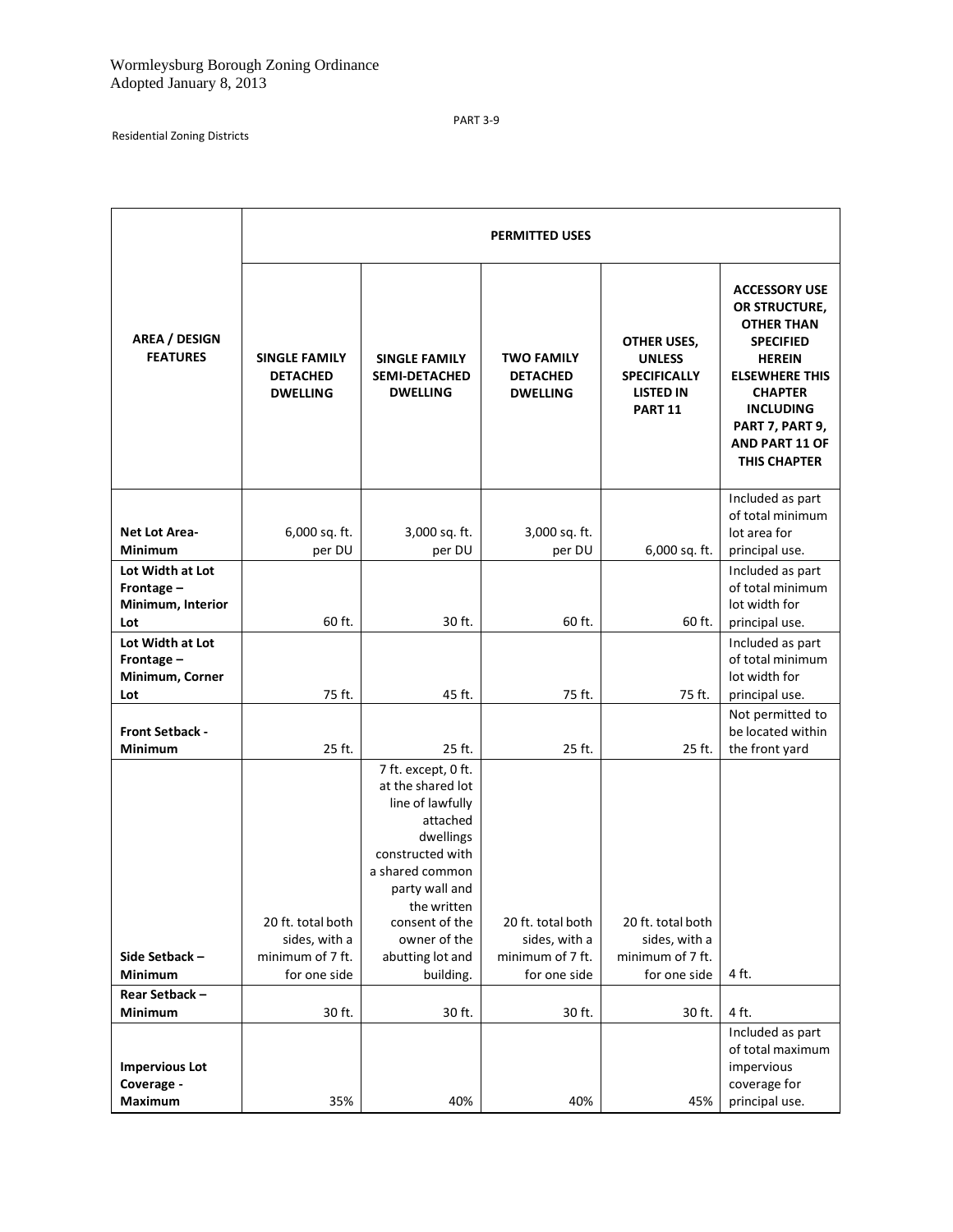|  | ∽ |  |  |  |
|--|---|--|--|--|

The maximum height may be increased one (1) additional foot for each additional foot that the structure is setback beyond each minimum required setback, to a maximum of forty-five (45) feet.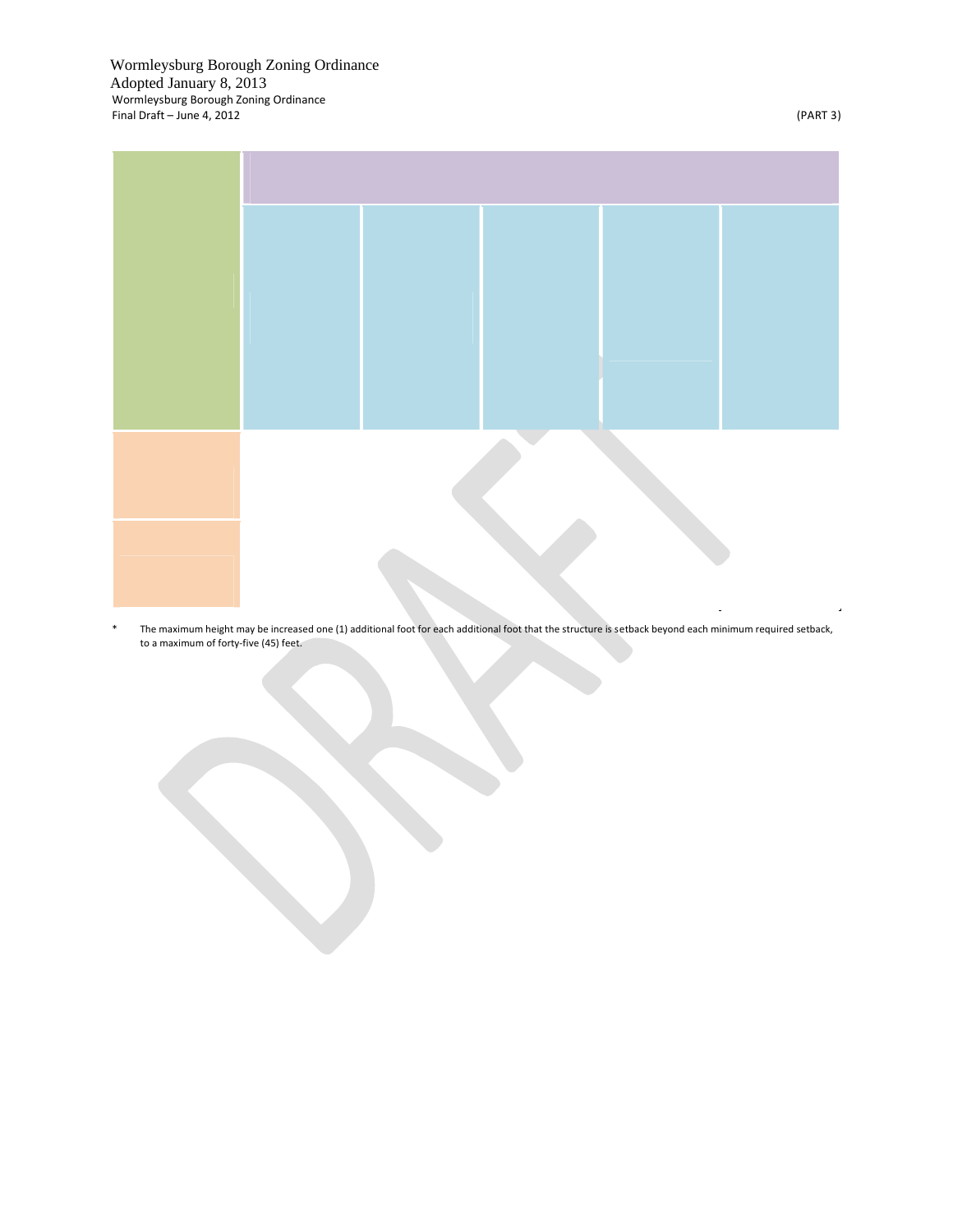| <b>Residential Zoning Districts</b>                                     |                                                            |                                                                 |                                                         |                                                                                           |                                                                                                                                                                                                                                   |
|-------------------------------------------------------------------------|------------------------------------------------------------|-----------------------------------------------------------------|---------------------------------------------------------|-------------------------------------------------------------------------------------------|-----------------------------------------------------------------------------------------------------------------------------------------------------------------------------------------------------------------------------------|
| AREA / DESIGN<br><b>FEATURES</b>                                        | <b>SINGLE FAMILY</b><br><b>DETACHED</b><br><b>DWELLING</b> | <b>SINGLE FAMILY</b><br><b>SEMI-DETACHED</b><br><b>DWELLING</b> | <b>TWO FAMILY</b><br><b>DETACHED</b><br><b>DWELLING</b> | OTHER USES,<br><b>UNLESS</b><br><b>SPECIFICALLY</b><br><b>LISTED IN</b><br><b>PART 11</b> | <b>ACCESSORY USE</b><br>OR STRUCTURE,<br><b>OTHER THAN</b><br><b>SPECIFIED</b><br><b>HEREIN</b><br><b>ELSEWHERE THIS</b><br><b>CHAPTER</b><br><b>INCLUDING</b><br>PART 7, PART 9,<br><b>AND PART 11 OF</b><br><b>THIS CHAPTER</b> |
| Vegetative<br>Coverage -<br><b>Minimum</b>                              | 25%                                                        | 20%                                                             | 20%                                                     | 15%                                                                                       | Included as part<br>of total minimum<br>vegetative<br>coverage for the<br>principal use.                                                                                                                                          |
| <b>Building Height /</b><br><b>Structure Height -</b><br><b>Maximum</b> | 35 ft.                                                     | 35 ft.                                                          | 35 ft.                                                  | 35 ft.*                                                                                   | 20 ft. or not<br>higher than the<br>principal<br>structure,<br>whichever is less.                                                                                                                                                 |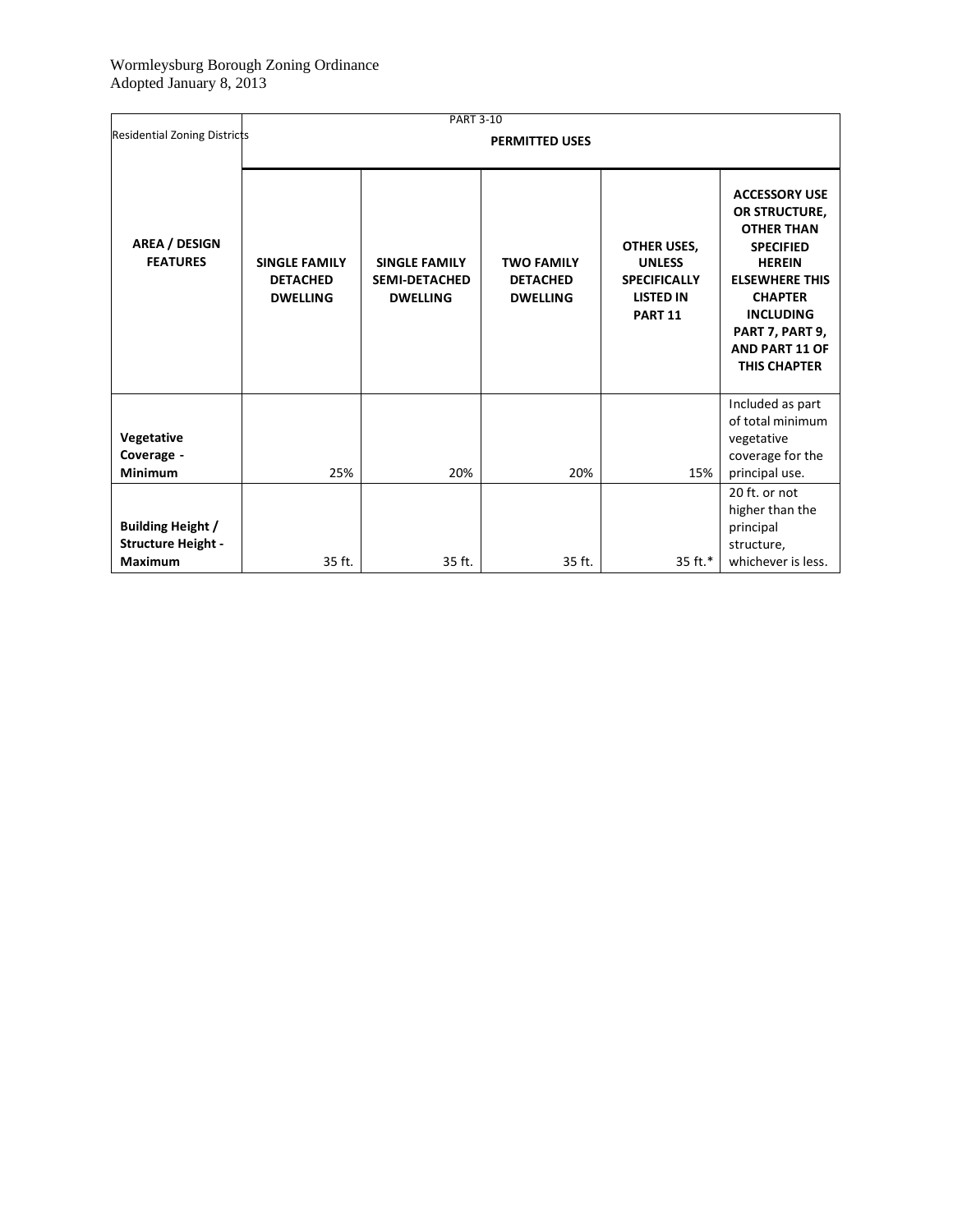

Figure 3.6 Typical MFR Zoning District Building Height Example (Abutting Lots Not Developed) (Not Drawn to Scale)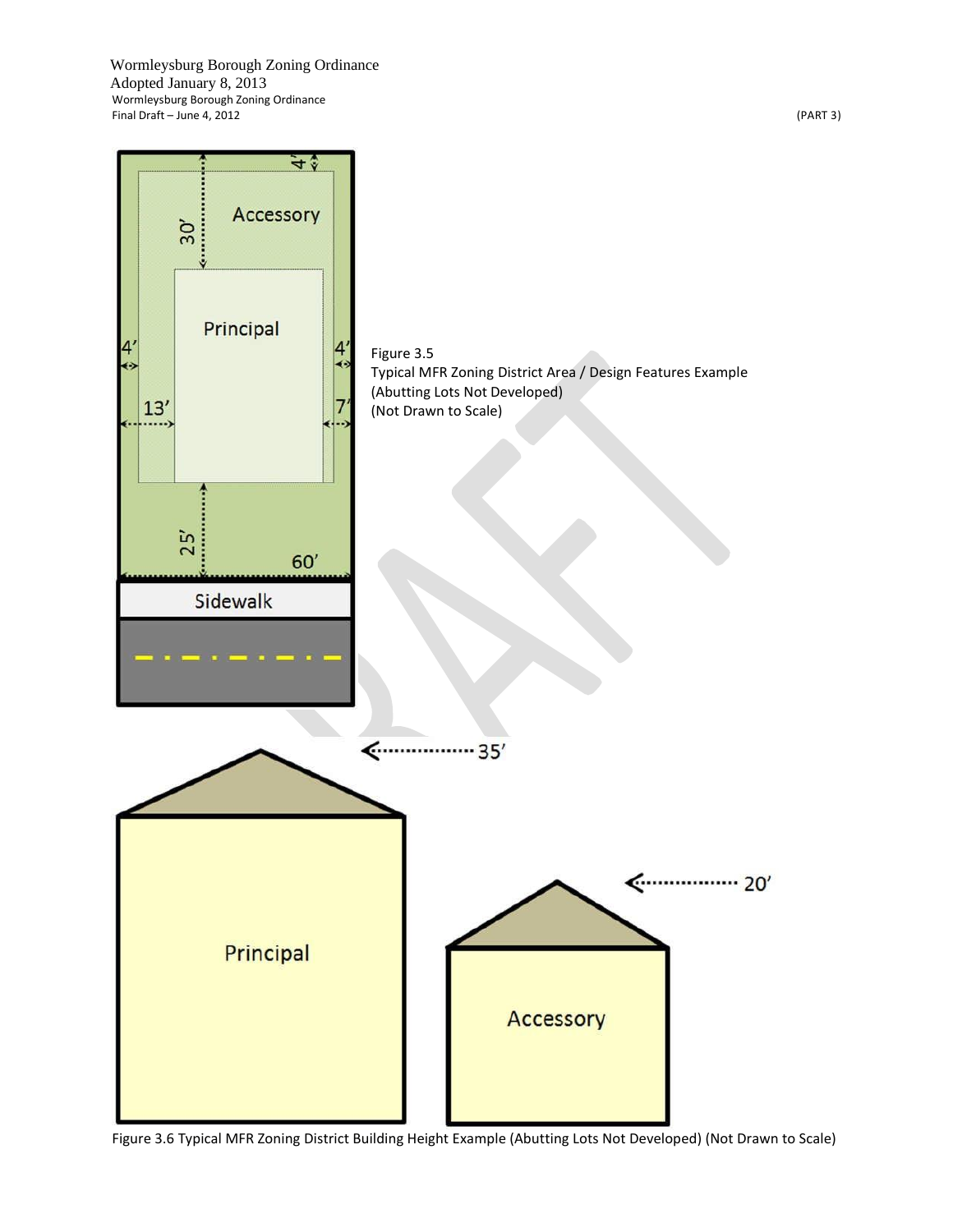Residential Zoning Districts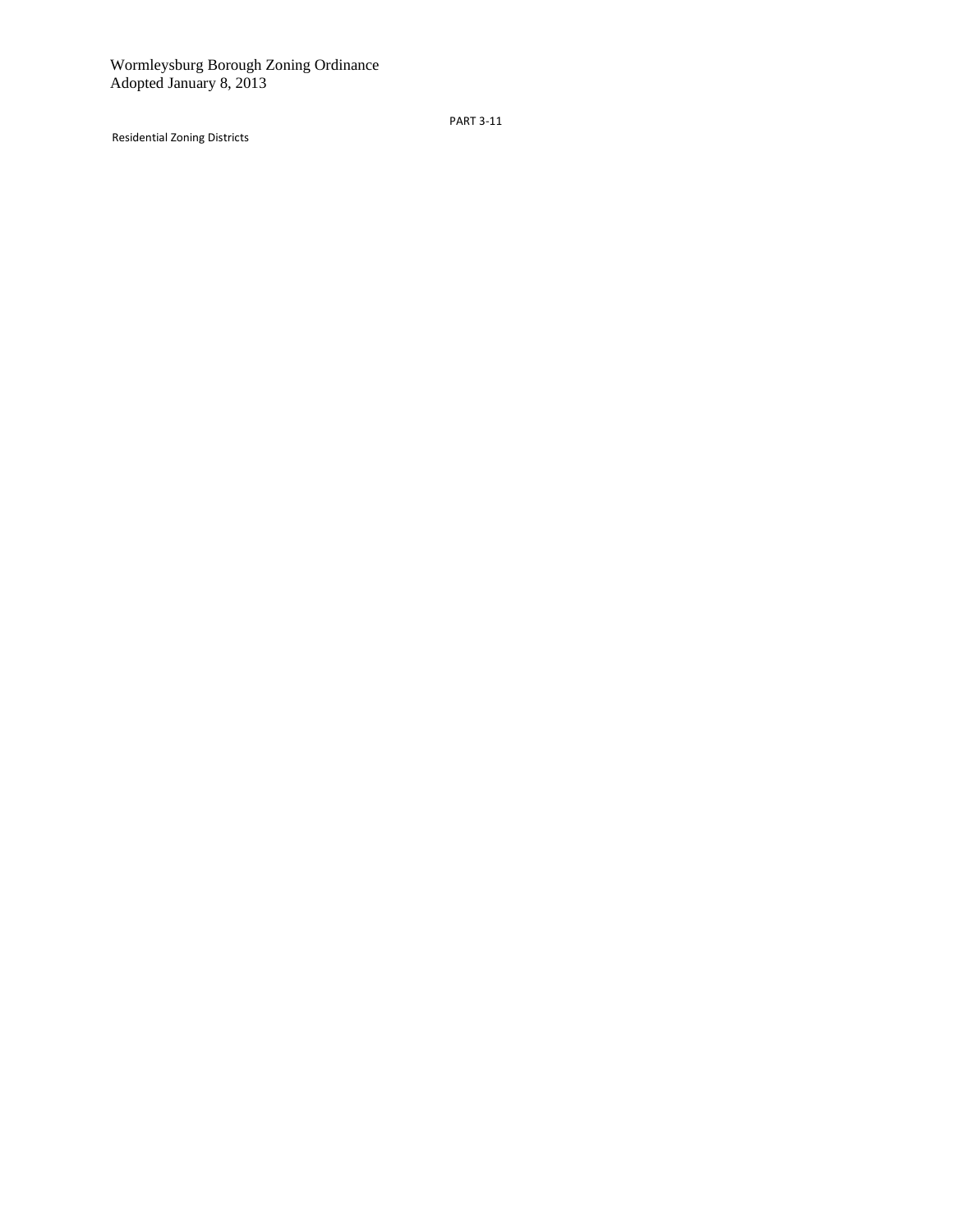#### **Section 304. Compliance with General Standards.**

Additionally all development activities and uses within the respective Residential Zoning Districts shall comply with all applicable general standards of this Chapter including but not limited to:

- A. General Regulations of Part 7 of this Chapter;
- B. Sign Regulations of Part 8 of this Chapter; and
- C. Lot Access, Parking, and Loading Regulations of Part 9 of this Chapter.

#### **Section 305. Overlay Zoning Districts.**

If located within or affected by the following overlay zoning districts, see Table 3-6 herein this Section, then development activities or uses within the respective Residential Zoning Districts shall comply with the requirements of the applicable overlay zoning district provisions set forth in Part 6 of this Chapter:



## **TABLE 3-6 OVERLAY ZONING DISTRICTS**